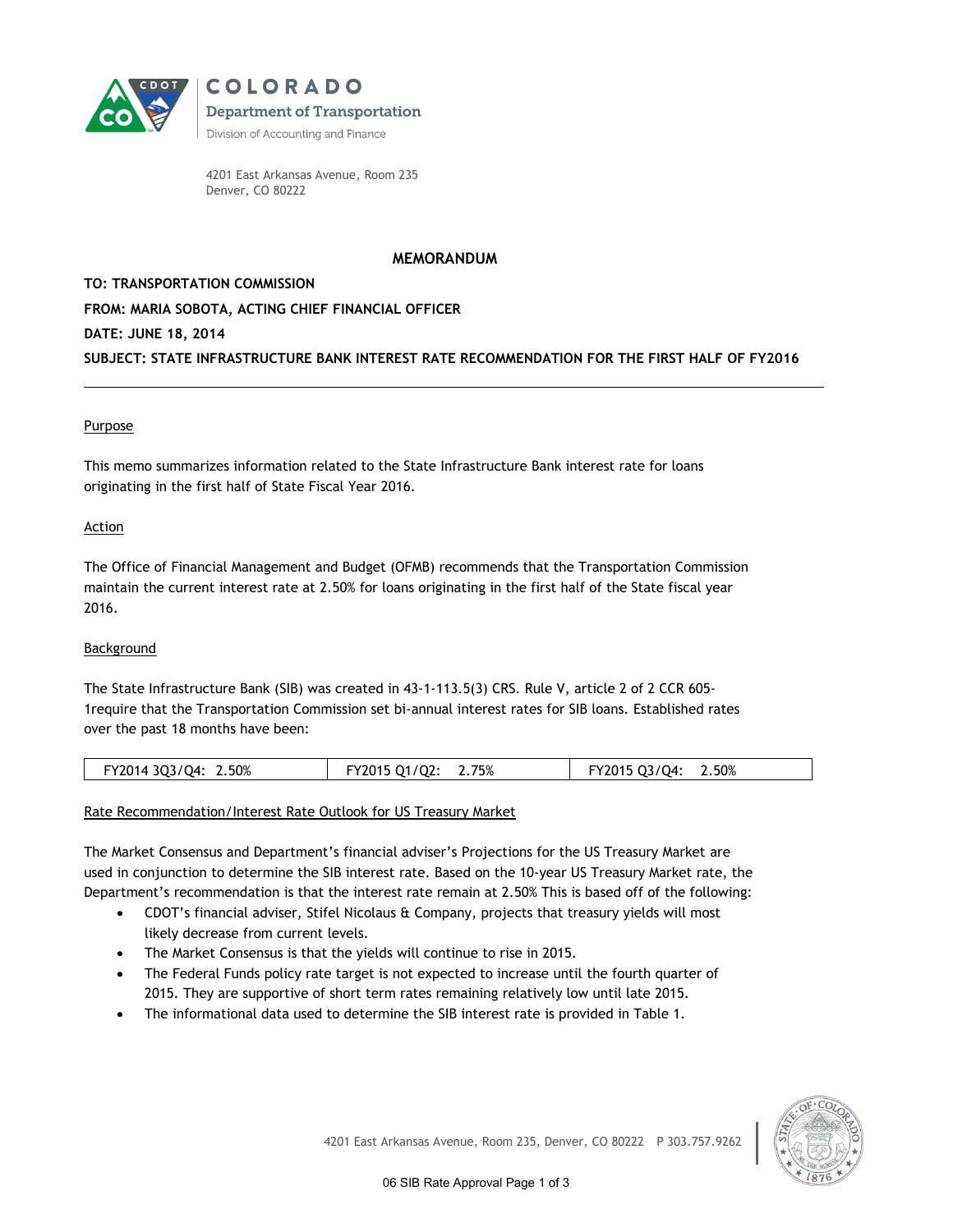## Table 1:

| <b>Stifel Projections for US Treasury Market</b>                  |          |             |       |          |       |
|-------------------------------------------------------------------|----------|-------------|-------|----------|-------|
|                                                                   | Current  | <b>2015</b> | 3Q15  | 4Q15     | 1Q16  |
| <b>Fed Funds</b>                                                  | $0.25\%$ | 0.25%       | 0.25% | $0.50\%$ | 0.75% |
| 2-year                                                            | $0.59\%$ | 0.70%       | 0.90% | 1.10%    | 1.25% |
| 5-year                                                            | 1.55%    | 1.45%       | 1.55% | 1.65%    | 1.70% |
| 10-year                                                           | 2.25%    | 2.00%       | 2.10% | 2.20%    | 2.25% |
| 30-year                                                           | 3.05%    | 2.60%       | 2.70% | 2.75%    | 2.80% |
| Note: Current rates as of $5/21/15$ Projections as of $4/13/2015$ |          |             |       |          |       |

Note: Current rates as of 5/21/15. Projections as of 4/13/2015.

|                                                             | <b>Market Consensus Projections for US Treasury Market</b> |             |           |       |       |  |
|-------------------------------------------------------------|------------------------------------------------------------|-------------|-----------|-------|-------|--|
|                                                             | Current                                                    | <b>2Q15</b> | 3Q15      | 4Q15  | 1Q16  |  |
| <b>Fed Funds</b>                                            | 0.25%                                                      | 0.25%       | 0.45%     | 0.70% | 0.95% |  |
| 2-year                                                      | 0.59%                                                      | 0.70%       | 0.96%     | 1.22% | 1.48% |  |
| 5-year                                                      | 1.55%                                                      | NA          | <b>NA</b> | ΝA    | NA    |  |
| 10-year                                                     | 2.25%                                                      | 2.17%       | 2.33%     | 2.51% | 2.68% |  |
| 30-year                                                     | 3.05%                                                      | 2.83%       | 2.98%     | 3.14% | 3.28% |  |
| Turrent rates as of $5/21/15$ Projections as of $4/13/2015$ |                                                            |             |           |       |       |  |

Note: Current rates as of 5/21/15. Projections as of 4/13/2015.

| "Simplified" AAA Municipal Index Projections |         |             |       |       |          |  |
|----------------------------------------------|---------|-------------|-------|-------|----------|--|
|                                              | Current | <b>2015</b> | 3Q15  | 4Q15  | 1Q16     |  |
| 1-year                                       | 0.22%   | 0.22%       | 0.22% | 0.44% | $0.66\%$ |  |
| 2-year                                       | 0.62%   | 0.74%       | 0.95% | 1.16% | 1.31%    |  |
| 5-year                                       | 1.45%   | 1.36%       | 1.45% | 1.54% | 1.59%    |  |
| 10-year                                      | 2.30%   | 2.04%       | 2.15% | 2.25% | 2.30%    |  |
| 30-year                                      | 3.28%   | 2.80%       | 2.90% | 2.96% | 3.01%    |  |
|                                              |         |             |       |       |          |  |

Note: Current rates as of 5/21/15. Simplified projections uses Stifel's Treasury forecasts and assumes that the current ratio between Municipal rates and US Treasury rates remains constant.

## Options and Recommendation

- 1. Maintain the current interest rate of 2.50% for all SIB loans originating in the first half of fiscal year 2016. **Staff Recommendation**
- 2. Adopt a new interest rate, different from staff recommendation.
- 3. Deny the recommended SIB loan interest rate, request additional staff analysis, and/or delay for a future month.

### Next Steps

Apply the approved interest rate to all SIB loans originating in the first half of fiscal year 2016.